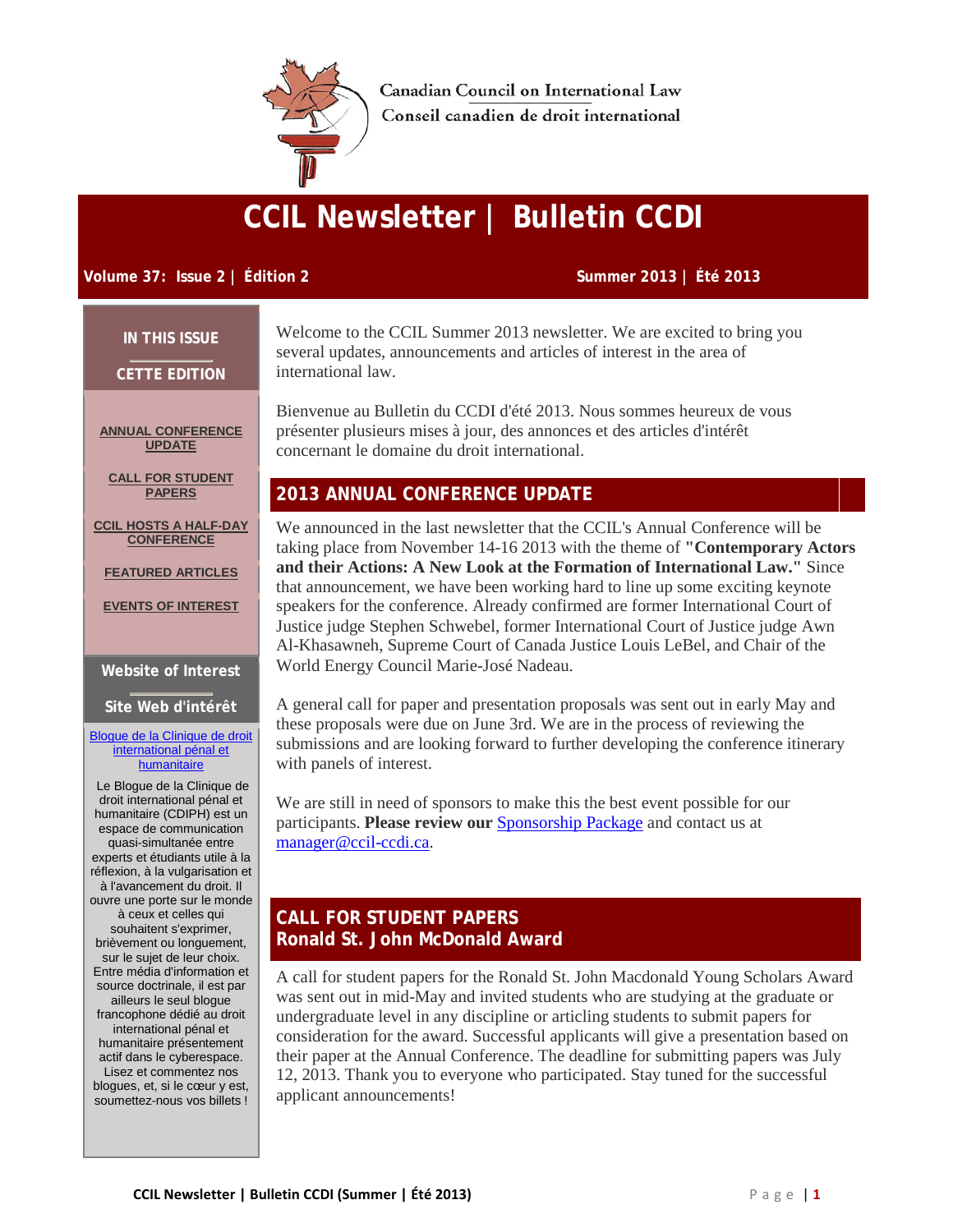#### Join the CCIL

#### Joindre le CCDI

Become a member and have access to a network of professionals with similar interests. More [info...](http://r20.rs6.net/tn.jsp?e=001IyU28zQDBDHv68YxwbTAM9MHXgEtXzzdKnhMVmDG-WwiXcnEWGzoJUuwmo7MW4CkULvpzw6X5rIKv941pyhXWaP_lFOIbuHz0ENIqvXbVAOPYxYkhrIOyFyMaEiQ3Kyb2cp4EJE0UWYjvgCZIV3jLA==)

Devenez membre et profitez des avantages tel que l'accès à un réseau de professionnels partageant des intérêts similaires.

[Pour en savoir plus...](http://r20.rs6.net/tn.jsp?e=001IyU28zQDBDE-1szbPswb9oIeUWT8LQVSOCuLyD2fkydh-nRjEs4t9jB4qp9iOwGPxSLzBBaX0PCaPyPqph5q0_NEsN7DiN5CyXua9HQZUcQH6rRhVXLxWImkNT_oD43ByMWabZAzd1fC8XAMqU3wWQ==)

#### **Sponsor the CCIL Annual Conference**

The theme of this year's Annual Conference is

*"Contemporary Actors and their Actions: A New Look at the Formation of International Law"* to be held on November 14-16 at Foreign Affairs and International Trade Canada in Ottawa.

Each year, the Annual Conference relies heavily on sponsors for its success. It is a gathering of CCIL Members over three days to discuss issues relating to a central international law theme. The Conference features leading experts from academia, government, the private sector, international organizations and nongovernmental organizations. Approximately 350-400 international law practitioners attend the Annual Conference.

If you would like to get involved and/or sponsor the Conference, please feel free to review our [sponsorship](http://r20.rs6.net/tn.jsp?e=001IyU28zQDBDHgekTgNKZcvosm8GTSYXZO41625GiDpk147KYC_SZtooTKgvkdOjWQQlkNkHu6B7dNvj0OOdTP2pG-r_z0GP0zd-x3lPud3MMK8fobQ0I5Gpauu3QkZD4_lrpNYnEMqsmv7wB6bGNwSI7kFHZ9TxcL)  [package](http://r20.rs6.net/tn.jsp?e=001IyU28zQDBDHgekTgNKZcvosm8GTSYXZO41625GiDpk147KYC_SZtooTKgvkdOjWQQlkNkHu6B7dNvj0OOdTP2pG-r_z0GP0zd-x3lPud3MMK8fobQ0I5Gpauu3QkZD4_lrpNYnEMqsmv7wB6bGNwSI7kFHZ9TxcL) and/or contact us at [manager@ccdi-ccdi.ca](mailto:manager@ccdi-ccdi.ca)

> Visit us at: [www.ccil-ccdi.ca](http://r20.rs6.net/tn.jsp?e=001IyU28zQDBDErdDT414DeC5QAwCB0hRw8__UsiMQqFSsAz_YpljighJ5Zt37kaTZraxSEb9CQesYPjFNYEmyrMuyxizfX2wg8ysmLSKCScfaxnuFtYwtBzA==)

**Follow Us Suivez-nous**

lin

I

# **CCIL HOSTS A HALF-DAY CONFERENCE in Collaboration with Jessup Competition**

For the second consecutive year, the CCIL organized its second half-day conference in collaboration with the Jessup Competition on March 7, 2013 in Kingston, Ontario. The conference offered an opportunity to explore major issues raised by the annual Jessup problem in an informal setting, with academics, practitioners and students on hand to discuss themes of interest. The two panels held this year were no exception, and focused on migration issues and sovereign debt restructuring.

# *[Read more...](http://r20.rs6.net/tn.jsp?e=001IyU28zQDBDHcI2BThUZzfXuVVRIDw0UYd6pH1ghb5M0xL0vpuGRWZNDLKlHOKg3EgDlSMLoviFvtkvuGf6fxvHU9WGDOBA5DpJ_HN3v38tj9p2VIm-pox8slF5GopRoAhKwrGNOztR6n_DjruL_zKwRsipwyRn1IDl749tJf1WUp13fTEef_VGjumEajZrDldO4kVOr9szA=)*

# **FEATURED ARTICLES**

## **6th Annual Workshop for Women in International Security: Women, Violence, and International Security 31 May and 1 June, 2013 - Toronto, Canada**

The Canadian Chapter of Women in International Security and the Centre for National Security Studies at the Canadian Forces College, in cooperation with the York Centre for International Security Studies and the Canadian Council on International Law (CCIL) hosted the 6th Annual Workshop for Women in International Security (WIIS). Every year, the Workshop brings together students, scholars and professionals in the field of international relations, international security and international law with the goal of advancing the position of women in the field. *[Read more...](http://r20.rs6.net/tn.jsp?e=001IyU28zQDBDHxNxovMyLuqXrOm5t8wMM1XWRmPIHtdb15QbqGJCVMv4_B_SlpPKmMQkyfjQ0SoHtJxeKGGz1p52NXNenLSEfVMaCRxfBGC878orKGJrG9XxF_n1k_5z-cnSN4ZH0wfiXYDUmedoSmisxKg8-1b9COxpFzYpadGRlQLS0RorrevRwlg9z-eQy-20ZUR5Gel58=)*

# **Outlining a TWAIL Critique of the Rights Discourse: The UDHR in Focus** *Sanya Samtani*

The Universal Declaration of Human Rights is widely believed to set down the principles at the very heart of the rights discourse. Human rights are widely touted to be those moral rights that ought not ever be violated for they further the goals of self realization of every human being without discrimination. Interestingly, the UDHR is in the nature of a declaration - that is, a non binding document that is passed by way of a resolution in the General Assembly. The politics of nomenclature arise here the researcher argues that the term "universal" is in itself problematic, since it presumes universal application amongst all states. For this to be further understood, the genesis of international law itself must be explored, and the motives behind its origin and subsequent imposition be questioned.

*[Read more...](http://r20.rs6.net/tn.jsp?e=001IyU28zQDBDExHIVl40tDvznkfloTCWZkG9xUwrFn6UL-FOjGaFJwxW81zDFdondOPXkk76JkBfkxYOaq-GADENeDqChMAu058Dugh-eb9tOk4tvBMLiRviSm5O0xv46Cahx0gxVGCGjzkidQeknyTkqDNcNyEvWeOuku2dWO6hkPbw6BjUxTJ3QImfofmTV5hYyhVoLzprA=)*

# **Legality of Drone Strikes in International (?) Law: A Twail Approach** *Varun Baliga*

Drone strikes ordered by the Obama administration in Pakistan have challenged the boundaries of international law. Can one nation unilaterally strike another which it is not in a state of armed conflict with? Ben Emmerson Q.C. of the United Nations has been mandated to answer the question of its legality but the more basic question is whether traditional concepts of international law can even begin to understand the panoply of issues at play in contemporary drone warfare?

*[Read More...](http://r20.rs6.net/tn.jsp?e=001IyU28zQDBDFGoCC_96-UCLJuNVBXGfNC08Z0aN1hJyRzJa0v-Hs1-JfWUvZyYcMNLjEX-OsUQlNNNfGf1fggpOe5niBScwiACIx-Gi5apgJvI2fDokszRND9_FW_L8zdGzXaiwpYIRcziXPFYNGaS0FrcddoZl2rXFUfp-t9XzaTz1WYypZ_NWJzBms9AvF9BNNh14DyHX8=)*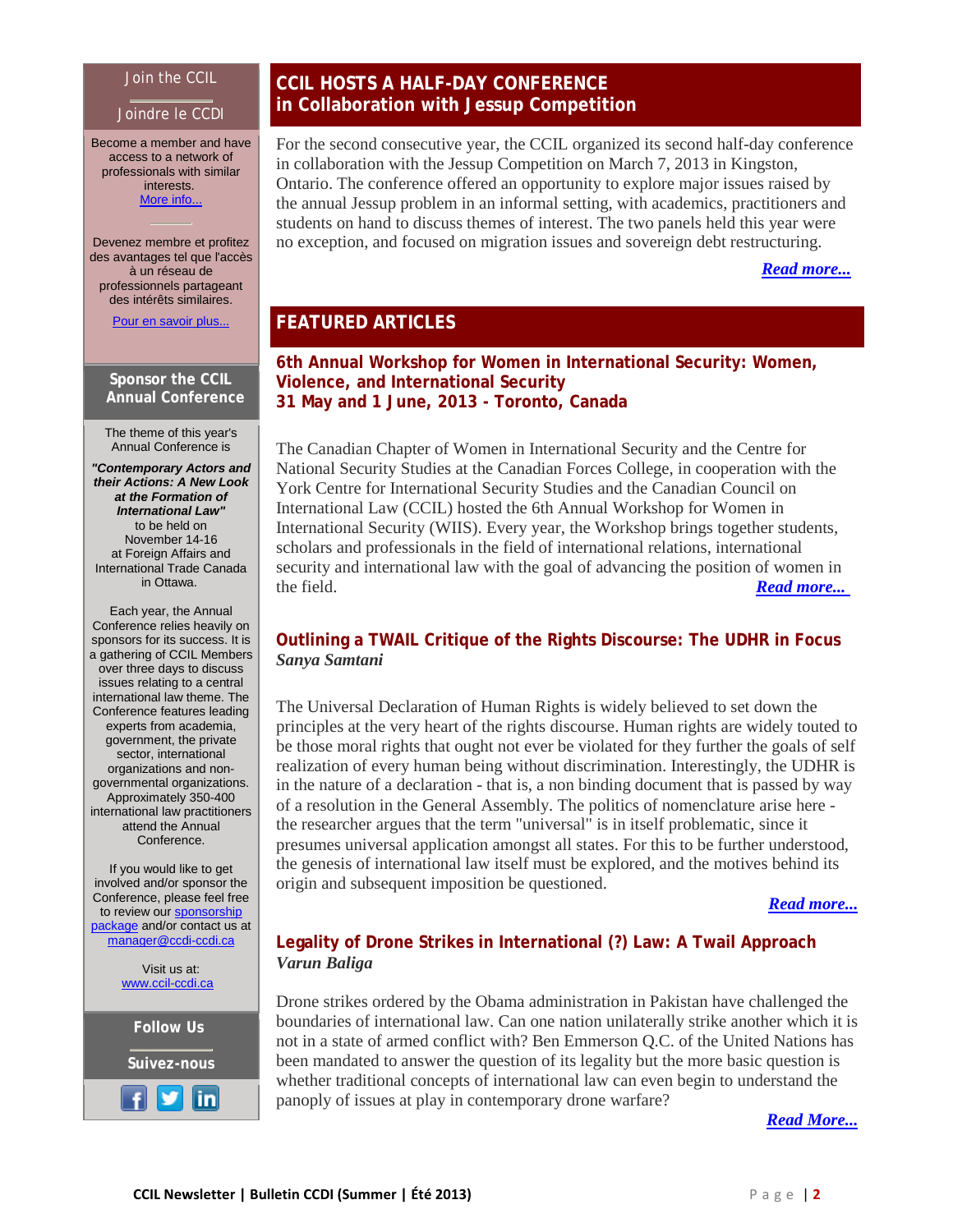## **Commentaires de la Coalition pour la diversité culturelle sur l'Accord plurilatéral et international en matière de services** *La Coalition pour la diversité culturelle*

La Coalition pour la diversité culturelle a été créée il y a plus de dix ans dans le but de faire reconnaître par la communauté internationale que les biens et services culturels ne devraient pas être traités comme les autres dans les accords sur le commerce étant donné leur double nature - économique et culturelle - et comme porteurs d'identités, de valeurs et de sens. Il est largement reconnu que les gouvernements du Canada et du Québec, de même que les organisations culturelles de notre pays, ont joué un rôle déterminant sur la scène internationale afin d'obtenir des appuis en faveur de ce qui est devenu la Convention sur la protection et la promotion de la diversité des expressions culturelles. *[En savoir plus...](http://r20.rs6.net/tn.jsp?e=001IyU28zQDBDGA4b4CBfLvibciWR64YadxLcFEhpgaa3Devbnks45gdnwk2Ba6R6cGcti0DeKDxc0IP4pZzMzu2wpPaL1IbcreRjgNBA0epAc5G5bZfT_7d0ZzSDUMTUEJQbzp4jNcF45vbL6fFCYwHrPKlb_fpIO47_eLERxNehbMPV8LI3aNyahkCOukVQhGWMlmNQ5bXkI=) Read more (English version)…*

## **Migrant Workers**

*Nadir Pracha*

As Qatar gears up to host the 2022 football world cup, French Algerian footballer Zahir Belounis has spent nearly two years without pay in a Qatari first division club. Belonis claims that he has been barred from leaving the country and threatened. In the wealthy countries of the Middle East this is an unusual case only in that it has affected a more skilled migrant and Western European national. Millions of migrants - from the unskilled construction workers building the regions gleaming new towers, to the domestic workers who cook, clean and serve the local population - have flooded into the region. Their numbers even outstripping the local population of the smaller Gulf Arab states.

*[Read more...](http://r20.rs6.net/tn.jsp?e=001IyU28zQDBDH13OE1pxBwX-8YpNDIzmgIawd0MEMwi8e6bI5h1hpTz9QkutdYOUFy5_RSuO0ndAjlZHg1JkVlstIvT-KA_ZTnyzhgpwaC8-ooz4gTxPxYpJCp0CKZKVhjtS4Mw0q9jdsj2a_05wMb6jv31CKpNbWE8BqmBaiGm7mpxg3JbOqEEsLHweaAaBBISWpAvqujXPs=)*

# **INTERNATIONAL LAW EVENTS OF INTEREST**

#### **August 18-20, 2013 Canadian Bar Association Legal Conference and Expo Saskatoon, Saskatchewan**

The CBA Canadian Legal Conference and Expo is the premiere annual event for legal professional in Canada. The Conference features outstanding PD programs, sessions and networking opportunities. There are also opportunities for those who wish to get involved as Exhibitors. For more information [click here.](http://r20.rs6.net/tn.jsp?e=001IyU28zQDBDHvynrLbRlrMqJRxDh523Jj-sdfbPcUhrtb6Kk2Tas-VJ6zFwmnF8R3jGavBYmM2NIQYqjlcYsQcu0FXSMmLvO5pyRzKa0uM_cEMxFAkIi8-LZgbmW7NOr3RvZ3VE045nzLAupZsS_BXA==)

# **August 27, 2013**

## **Interpretation in International Law Lauterpacht Centre for International Law, Cambridge**

Given that international law is constituted, in practical terms, by acts of interpretation, there is a need for greater methodological awareness of interpretive theory and practice in international law. Proposed panels include: interpretation and legal doctrine; interpretation and the sources of international law; interpretation and the interpreters; interpretation and the international legal order; interpretation and cultural contingency; and interpretation and indeterminacy. Keynote presentations include: Judge Sir David Baragwanath (President, Special Tribunal for Lebanon); Professor Andrea Bianchi (The Graduate Institute, Geneva) and Ingo Venzke (University of Amsterdam).

Contact Information: Daniel Peat [cambridgeinterpretation@gmail.com](mailto:cambridgeinterpretation@gmail.com) [http://www.asil.org/calendar/attachments/D6D175.pdf](http://r20.rs6.net/tn.jsp?e=001IyU28zQDBDGb7Bq_zelPqy7tYkYrST8456MwUB0xbTVbSETLM7y6kyexlbEWzcSUjr3DS9uVWhkB_NdYctyJTy0HEHCl4Mxrtrg4dgQM2_ncvlkjAR-XHt1piGSmVLibDAmXjYyOrp85wYEztrW5df48ErmY7gKW)